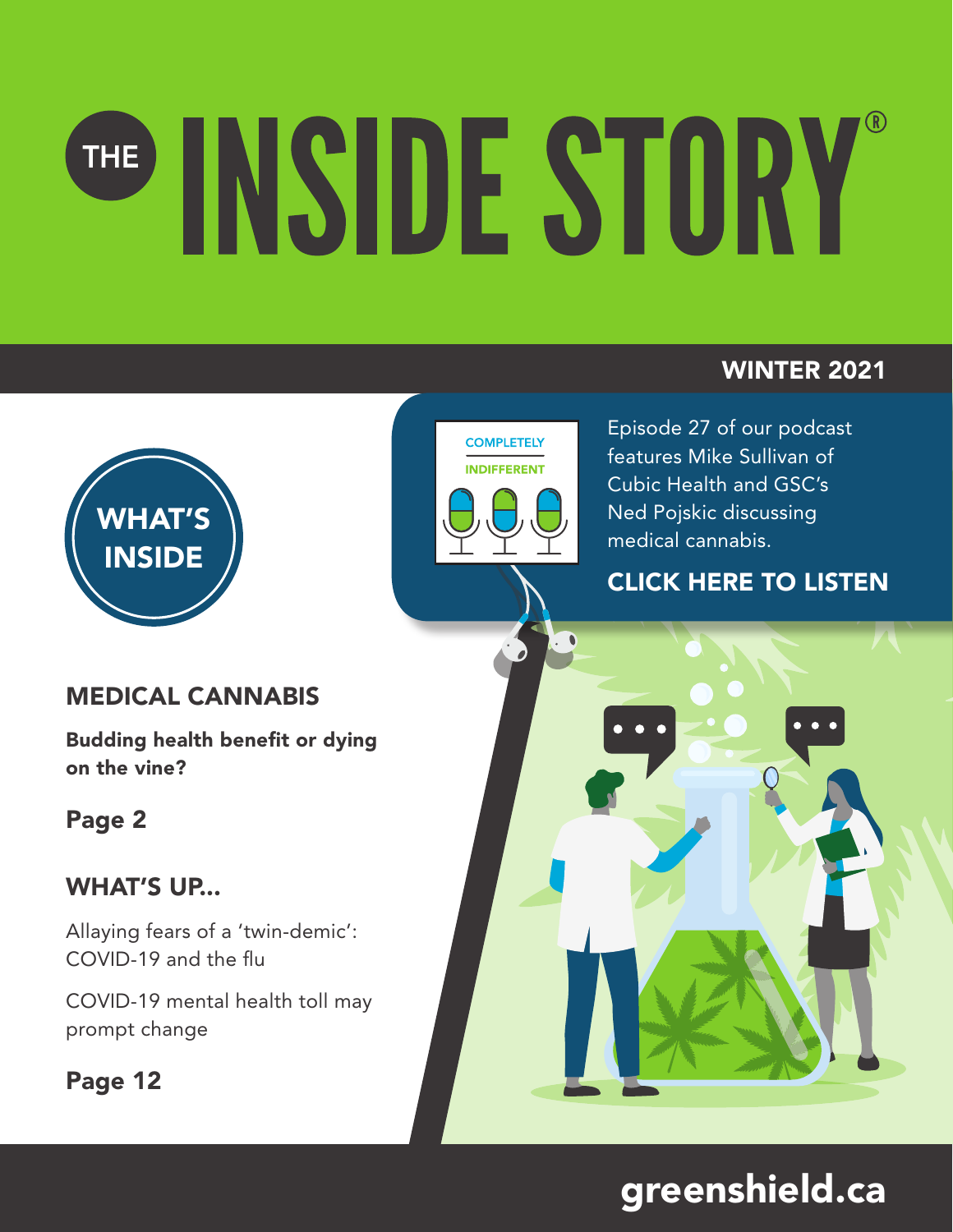<span id="page-1-0"></span>

# MEDICAL CANNABIS:

## Budding health benefit or dying on the vine?

As the new year begins and thoughts turn to what the future may hold, it struck us, what ever happened to the predicted medical cannabis craze? Medical cannabis was certainly a hot topic in 2017—as in, finally, the health benefits industry has something new and progressive to talk about! But it seems to have gone from hot to not-so-hot… as in low uptake.

Only 3% of respondents in Health Canada's 2019 Cannabis Survey reported that they have full insurance coverage for medical cannabis. The survey—that randomly recruited 12,000 respondents across all provinces and territories—also found that just 3% report partial coverage, leaving 94% reporting no coverage.<sup>1</sup> Instead of budding health benefit, it sounds like medical cannabis might in fact be a dying-on-the-vine situation, but why?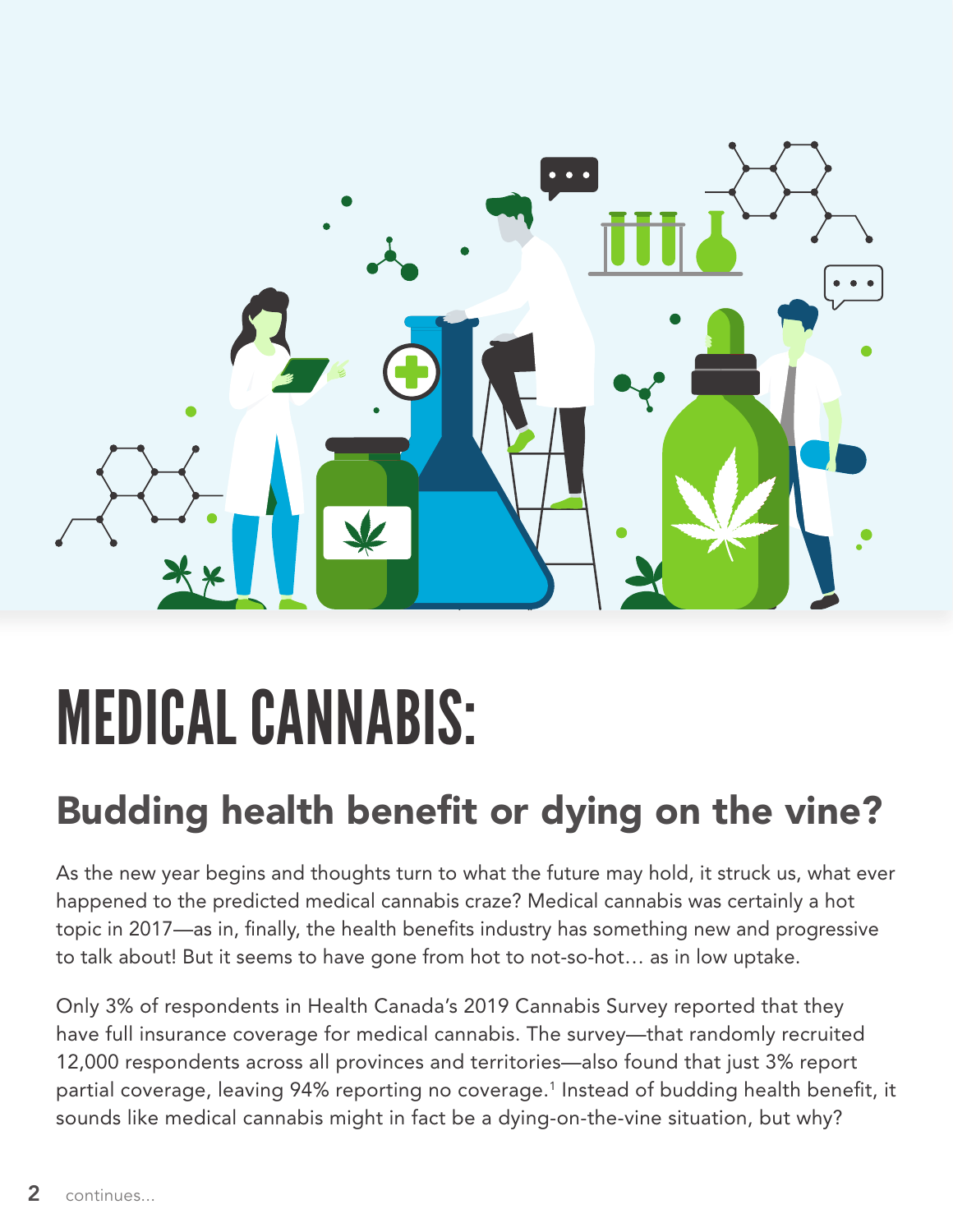### Tackling cannabis as one big topic

Although legalization of medical cannabis (MC) dates back to 2001, more recently, as legalization of recreational cannabis (RC) loomed in 2017, it ignited a flood of concerns for employers.2 For example, a Conference Board of Canada study released in June 2018—just months before legalization of RC on October 1, 2018—indicates that 52% of respondents were either concerned or very concerned about how legalization of cannabis may impact the workplace. Top concerns included workplace safety, impairment or intoxication in the workplace, and increased use of cannabis both inside and outside the workplace.<sup>3</sup>

It's no wonder employers are concerned about how legalization may impact the workplace, given that cannabis is the second most commonly used substance in Canada after alcohol.4 Also, given that employees can now *legally* use cannabis *both* recreationally and medically, it's easy to see how employers may now be trying to tackle RC and MC as one big cannabis topic.

And what a big topic it is. It makes your head spin thinking through everything employers have to tackle related to cannabis use, whether RC or MC. Everything from defining workplace impairment and adapting drug policies and testing… to implementing education and prevention strategies geared at promoting workplace safety… and deterring problematic use or dependence… and more.

In addition, the potential side-effects of MC and risk of workplace impairment take on an added complexity due to its use as a prescribed drug and condoned as an employee health benefit. For instance, added complexities related specifically to MC include:

- Quality control given variations in strains, dosages, and forms, as well as the wide range of licensed producers,
- Need for accommodation policies,
- Privacy policies and support, like follow-up by the physician prescriber, and
- Risk of overuse and abuse of an employer-sponsored health benefit.

With so much to consider, perhaps low adoption of MC as a health benefit may at least in part be due to the seemingly never-ending cannabis "To Do" list. As for instance, a Conference Board of Canada report released in July 2019 (more than a year after the Cannabis Act received royal assent) reveals that "concerns persist among employers about the impacts of cannabis on the workplace. They are particularly concerned about workplace safety, increased risk of accidents, impairment at work, and employee mental health"5 and "workplace accommodations, drug testing, and educating employees are seen as the most challenging aspects of cannabis legalization going forward."<sup>6</sup>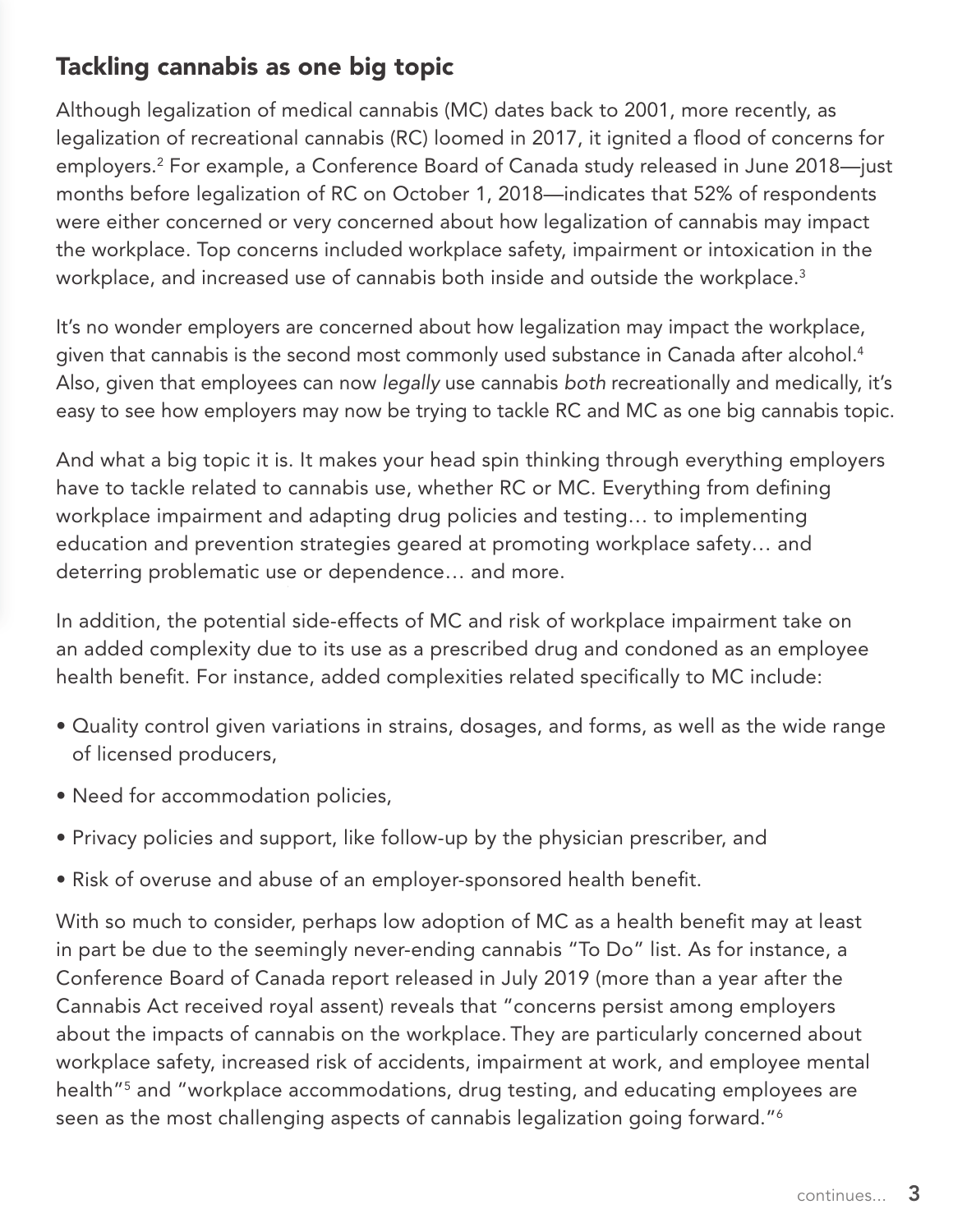### And then there's stigma…

Ah yes, although some would argue that societal attitudes around cannabis are changing, there is still a long history of stigma to push back against. A long history indeed as cannabis became illegal in Canada in the 1920s snowballing into becoming synonymous with criminal activities.<sup>7</sup> It also became feared as a "gateway drug" that opens the door to escalating use of other substances like heroin and cocaine.

Then in 1971, the president of the United States, Richard Nixon, officially declared a "war on drugs," stating that drug abuse was "public enemy number one."8 This began a U.S. government-led initiative aimed at ending illegal drug use, distribution, and trade by markedly increasing both the number and duration of prison sentences for both drug dealers and users. Influenced by the "war," Canada has a history of what would be considered today as harsh punishments for those possessing even small amounts of cannabis.<sup>9</sup>

Although raging for years, the "war" continues to lose steam as some American states started softening their drug-related penalties. And as of the 2020 U.S. election day, four more states legalized RC. Similarly, Canada's legalization certainly signals that attitudes are changing, however, it's hard to erase the stigma associated with cannabis after years of prohibition.<sup>10</sup>

Cannabis may still be viewed by some as a taboo and dangerous substance. For example, the government of Canada's 2019 cannabis survey indicates that overall 90% of respondents thought that using cannabis could be habit forming, an increase from 82% in 2018.11 In other cases, cannabis may still not be considered a serious medical treatment but something just for "pot heads."

Long-held beliefs typically die hard, so still today stigma may deter employers from covering MC with concerns such as: does offering MC as an employee health benefit mean we're promoting cannabis use? And similarly, stigma may deter employees from advocating for MC coverage—or if available, from accessing it. Of course, in our not-sohumble opinion, instead of relying on pre-existing notions related to cannabis, adoption of MC coverage should be guided by the scientific evidence.

### Limited evidence, limited coverage

Credible evidence for treatment with MC for adults only exists for neuropathic pain and some side-effects related to multiple sclerosis and cancer. Accordingly—and rightfully so—what little adoption there has been of MC as a health benefit is covering just these conditions. This hints that limited scientific evidence may be a piece of the low adoption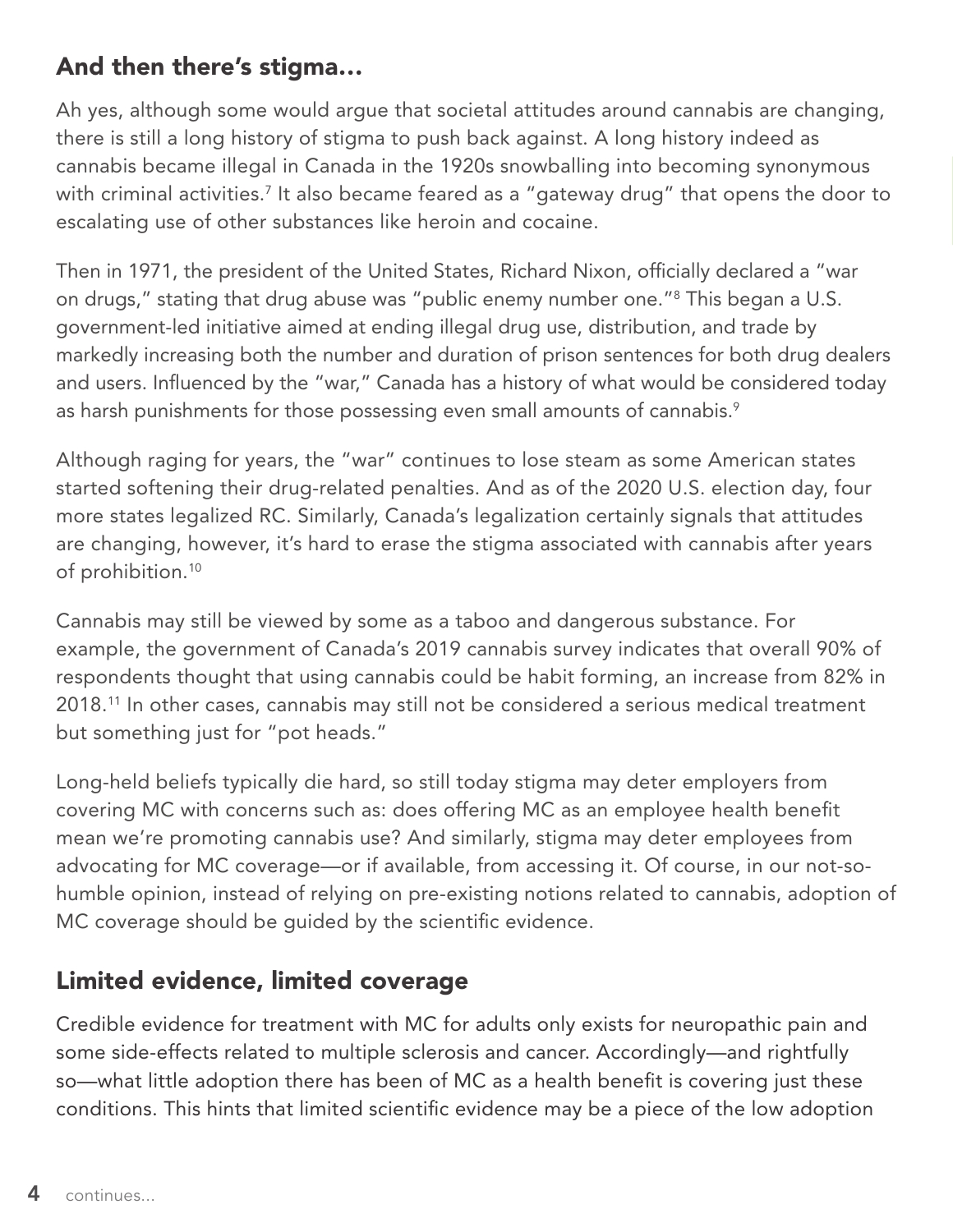

puzzle. A review of the scientific evidence reveals that there may be a disconnect between what conditions are eligible for coverage for adults versus what conditions people want it for…

Specifically, the need to treat mental health disorders is certainly there—and growing. Statistics from the Centre for Addiction and Mental Health in July 2020 indicate that 25% of Canadians 18-39 years old and 19% of 40-59 year olds are experiencing moderate to severe anxiety.<sup>12</sup> Then this past August, a report from Deloitte predicts that Canadians will face "a potentially explosive increase of mental illness for up to 10 years after the pandemic is over."13

Accordingly, these statistics beg the question: if mental health conditions like anxiety and depression were eligible for MC coverage, would the use of MC as an employee benefit explode? And if so, what would an explosion of MC use mean in terms of all the things employers are already concerned about regarding the potential impact of cannabis in the workplace? These questions can remain unanswered at least for now, as so far, mental health conditions are not covered because the state of the scientific evidence surrounding MC is weak.

For instance, in 2019, researchers conducted a systematic review of the body of research regarding cannabis as a treatment for anxiety, depression, post-traumatic stress disorder, attention-deficit hyperactivity disorder, Tourette syndrome, and psychosis. Although they reviewed 83 studies, they concluded that the evidence is scarce regarding cannabis improving the symptoms of any of these disorders. Only of real relevance was limited, poor-quality evidence suggesting that cannabis could slightly improve anxiety symptoms in patients who had other chronic conditions, like chronic non-cancer pain or multiple sclerosis.<sup>14</sup>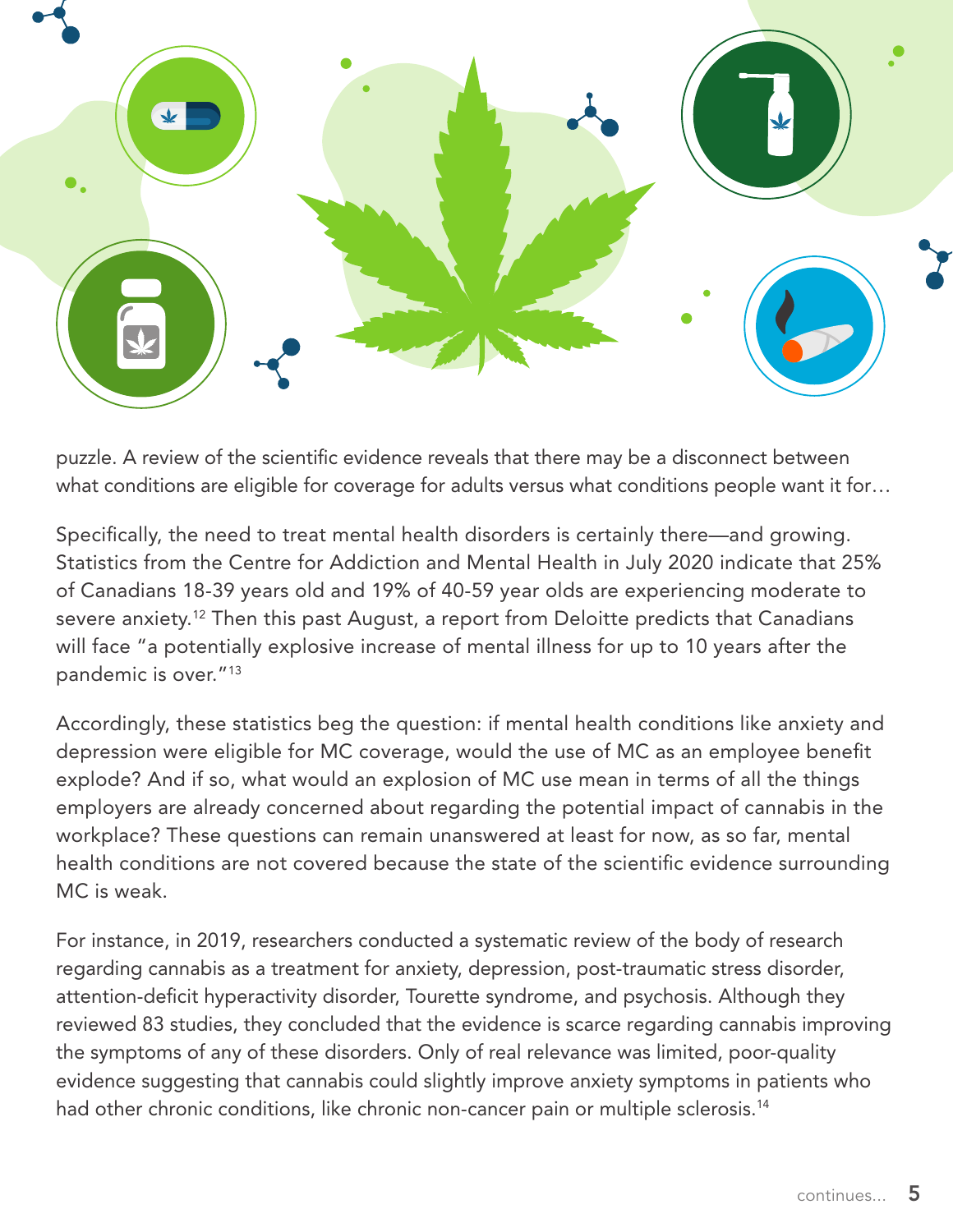## "There is currently encouraging, albeit embryonic, evidence for medicinal cannabis in the treatment of a range of psychiatric disorders."

Likewise, a 2020 systematic review of medical use of cannabis across all major psychiatric disorders found that "there is currently encouraging, albeit embryonic, evidence for medicinal cannabis in the treatment of a range of psychiatric disorders" but "the present evidence in the emerging field of cannabinoid therapeutics in psychiatry is nascent, and thereby it is currently premature to recommend cannabinoid-based interventions."15

Regardless of the scientific evidence, cannabis is commonly touted as beneficial for a range of mental health conditions. A McMaster University professor and mental health program clinical director explains that regardless of whether or not there is any evidence supporting its use, information suggesting that cannabis can help with common mental health conditions is "everywhere." This perception may be driving cannabis use.<sup>16</sup>

For example, participants in a 2019 survey of people seeking treatment for anxiety and related disorders found that 39% reported using cannabis in the last six months. Their motivations for using cannabis included for sleep, mental health concerns, and chronic pain leading to the finding that "cannabis may be used to broadly manage distress." It may be linked to the respondents' symptoms that they think cannabis will help, or they may be self-medicating in absence of other treatments.<sup>17</sup>

What is clear at this point is that although people may want MC for mental health conditions, the scientific evidence only warrants it for a narrow set of conditions. But *how* to cover MC for these conditions may be another issue impacting uptake of MC as a health benefit. At least initially, there were not a lot of systems in place regarding the best way to handle coverage. Like no drug identification number for MC is sure to have thrown many for a loop. And what exactly should the prior authorization process look like?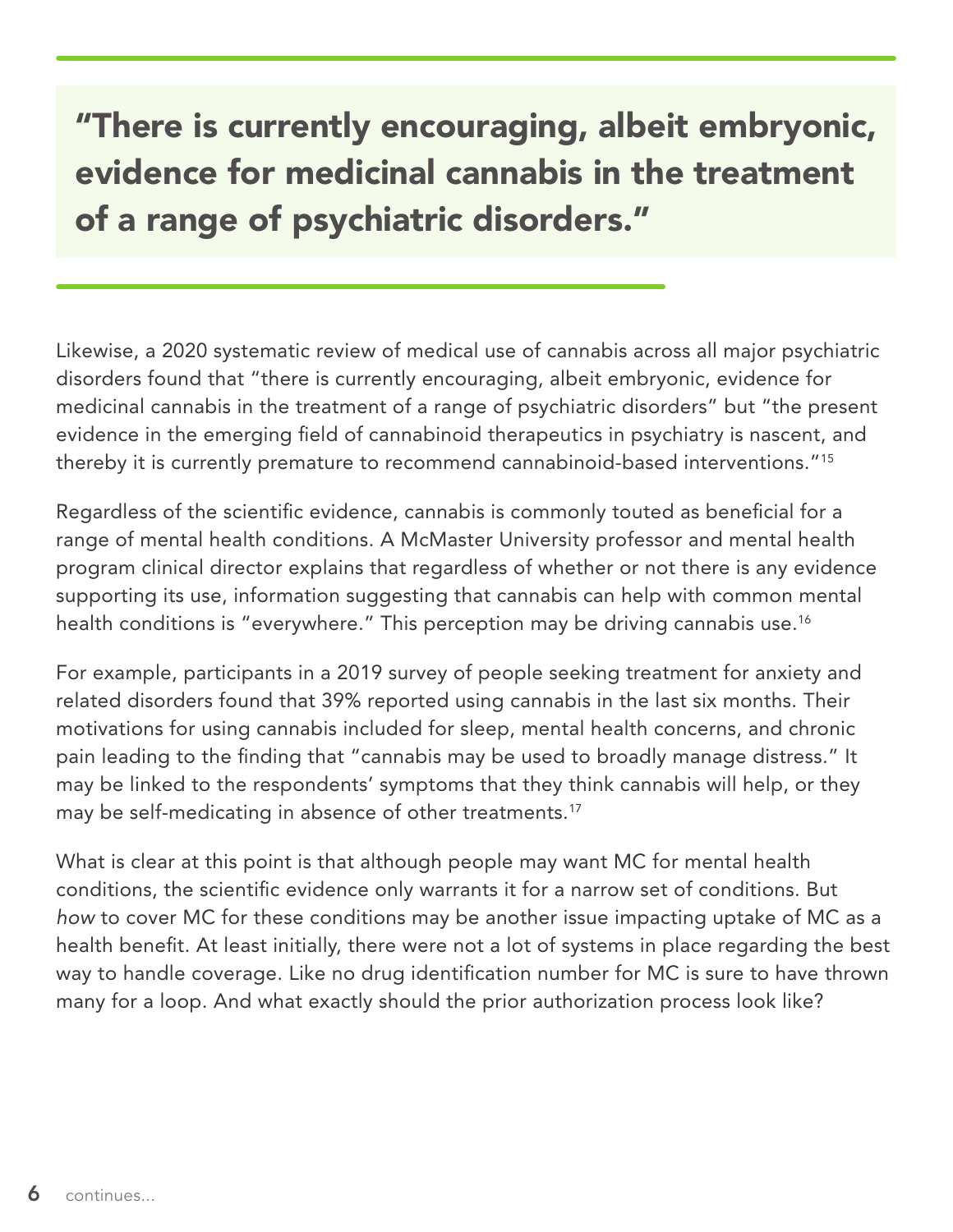

Also, with many employers looking at MC and RC as one big topic, seeing what's going on in the RC market seems to create even more questions. Are the licensed suppliers and prescribers credible? Could supply shortages impact MC? Maybe all the unknowns lead to health care spending accounts (HCSAs) as a common approach to coverage; it's easy with low risk.

## GSC'S MC EXPERIENCE TO DATE…

#### Limited coverage

- As you may recall, in 2018 as guided by the scientific evidence, GSC began offering a standalone MC product to plan members age 25 and older (as a last resort treatment option) to treat any one of these medical conditions: chronic neuropathic pain, spasticity due to multiple sclerosis, and nausea and vomiting due to cancer chemotherapy.
- In addition, recognizing how the scientific evidence has evolved, as of October 7, 2020, GSC now also offers MC coverage for dependents age two and older to treat two forms of severe childhood seizures: Dravet syndrome and Lennox-Gastaut syndrome. Coverage is limited to a CBD product only (i.e., no THC which produces a euphoric or "high" effect), and ideally, it is covered via a HCSA.

#### Low uptake

• Although plan sponsors offering MC are diverse in terms of size, industry, and plan design, they have one thing in common: given the limited indications, very few of their plan members are accessing MC coverage.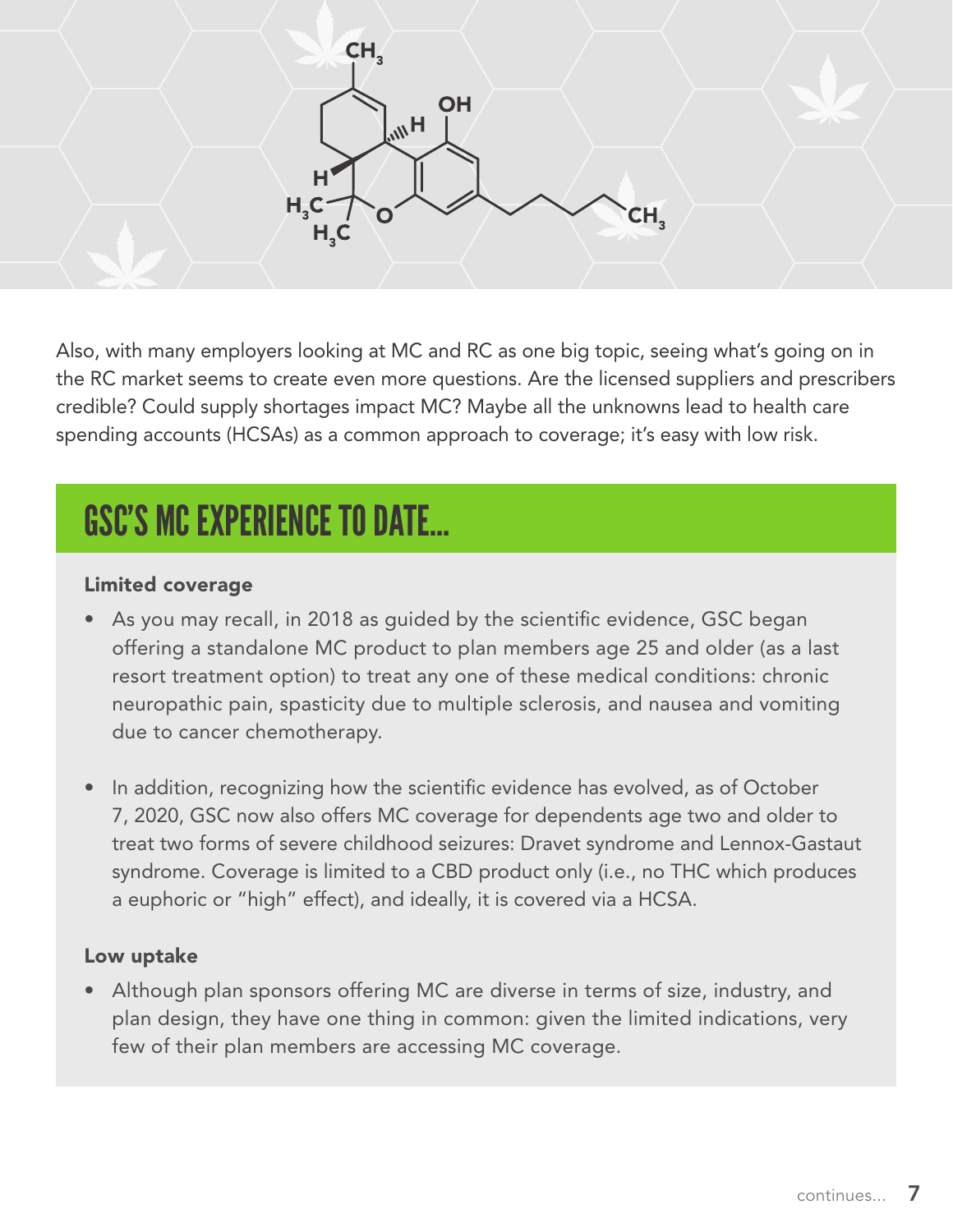

#### What about costs?

The cost of MC is another area of confusion that is not without its share of controversy. For instance, cannabis "street prices" are typically significantly lower than with licensed sellers.<sup>18</sup> In fact, due to steep price increases in the legal cannabis market, some MC users are resorting to the illegal market to make it affordable to get the treatment they need.<sup>19</sup>

However, rising cost is just one of many challenges motivating some MC users to turn to the illegal market. Challenges like waiting for a doctor's approval and prescription and getting prior authorization. Interestingly, statistics from the federal government's 2019 cannabis survey indicate that many are accessing MC without documentation: 73% of study respondents who reported cannabis use for medical purposes did not have a document from a health care professional.<sup>20</sup>

Another cost issue is that although MC users must order MC online from licensed dispensaries, some licensed sellers no longer carry lower-cost strains. As a result, some MC users are seeing their prescriptions double in cost as they switch to higher-cost alternatives.<sup>21</sup>

And then there are sales and excise taxes. When the federal government legalized RC, it introduced an excise tax on MC. Cost estimates in 2019 include that sales and excise taxes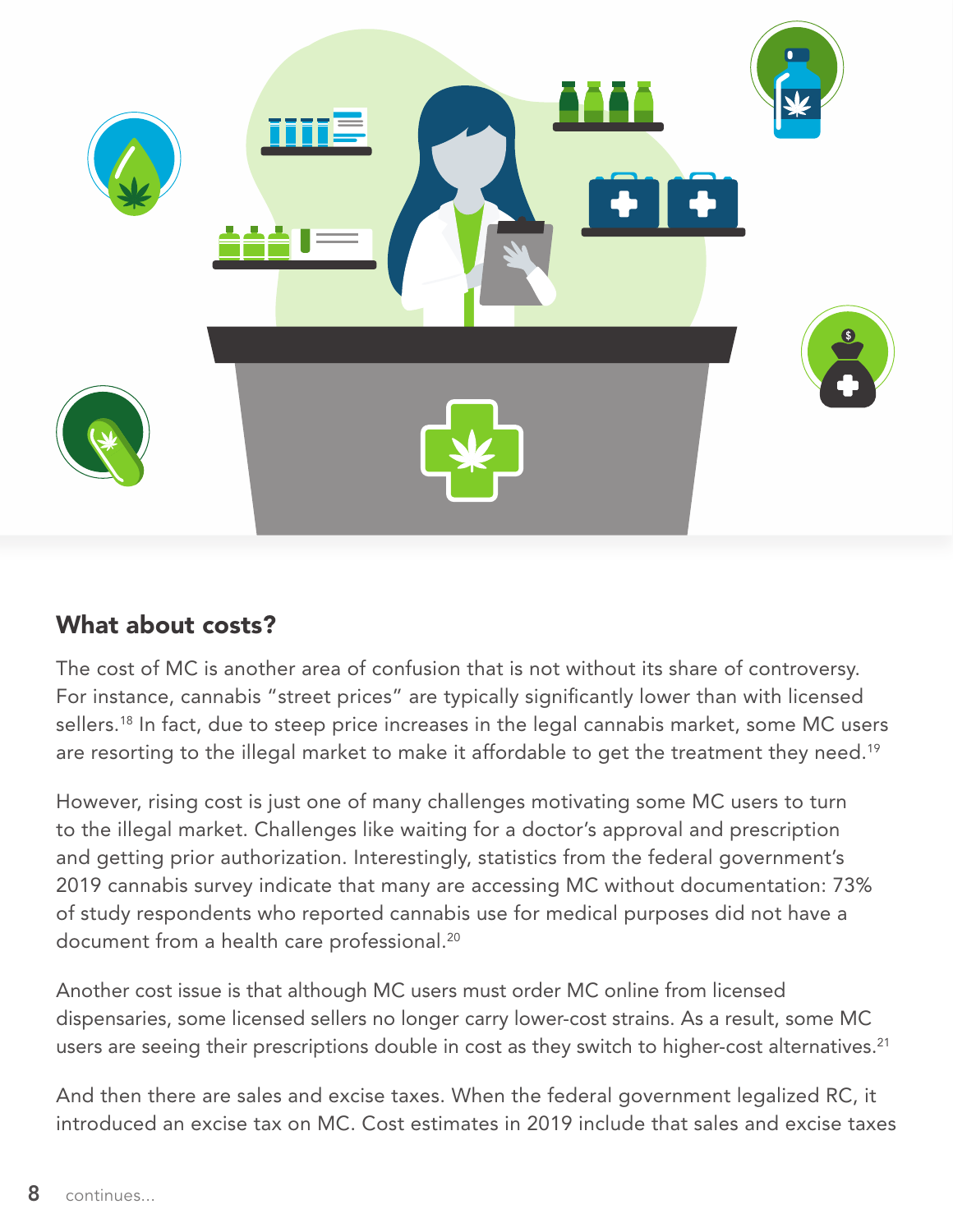in some provinces increased the cost of MC by up to 25%.<sup>22</sup> An underlying theme to these advocacy efforts is—as the Arthritis Society outlines in its 2018 medical cannabis position paper—that MC should be treated the same as other federally regulated medications in Canada and, therefore, be free from taxation.23

Accordingly, the Arthritis Society and the Canadian Pharmacists Association have been lobbying the federal government to lift the excise tax and to have MC dispensed only at pharmacies—just like other prescription drugs.24 But the cost controversy continues with reports of "Canada's haul from cannabis tax," and during the COVID-19 pandemic, the Canadian Chamber of Commerce's National Cannabis Working Group was lobbying the federal government to temporarily waive the tax for part of 2020.<sup>25</sup>

Until these issues are resolved, they will impact the cost plan members pay for MC. And what about plan sponsors? Although they may not currently consider MC a highcost benefit because it is only covered for a narrow set of conditions, what if down the road MC is proven effective for a broader range of conditions? If MC goes from limited coverage and low uptake to broader coverage and higher uptake, costs will follow suit in an upward direction.

Also, although it's a nice thought that cannabis might replace other more expensive treatments, opinions vary on the potential of cost shifting (if any). In fact, other avenues of inquiry include that, instead of offsetting costs, MC could end up supplementing existing treatments and accordingly, add more costs. If nothing else, these cost issues reveal MC is still very much a hot topic in certain circles.

### The MC flop: Growing pains or has MC as a health benefit totally gone up in smoke?

Maybe the low adoption of MC as a health benefit all comes down to risk. Uncertainty about improving health outcomes… and about side-effects… and about potential impact on workplace health and safety… and about cost burden… and on it goes. Does too much risk equal low uptake? Although we hate to admit it, as an industry, some might describe us as a rather conservative bunch.

But we're also knowledge junkies. More knowledge equals less risk. So although currently adoption of MC is low, the discussion is sure to continue regarding what the future will hold. Be sure to listen in as Mike Sullivan, CEO and founder, Cubic Health and Ned Pojskic, GSC's leader of pharmacy benefits management, kick off 2021 with a look at where MC has been and where it might be headed in GSC's *And Now for Something Completely Indifferent* podcast, episode 27, "Don't Believe the Hype – How Medical Cannabis Flopped."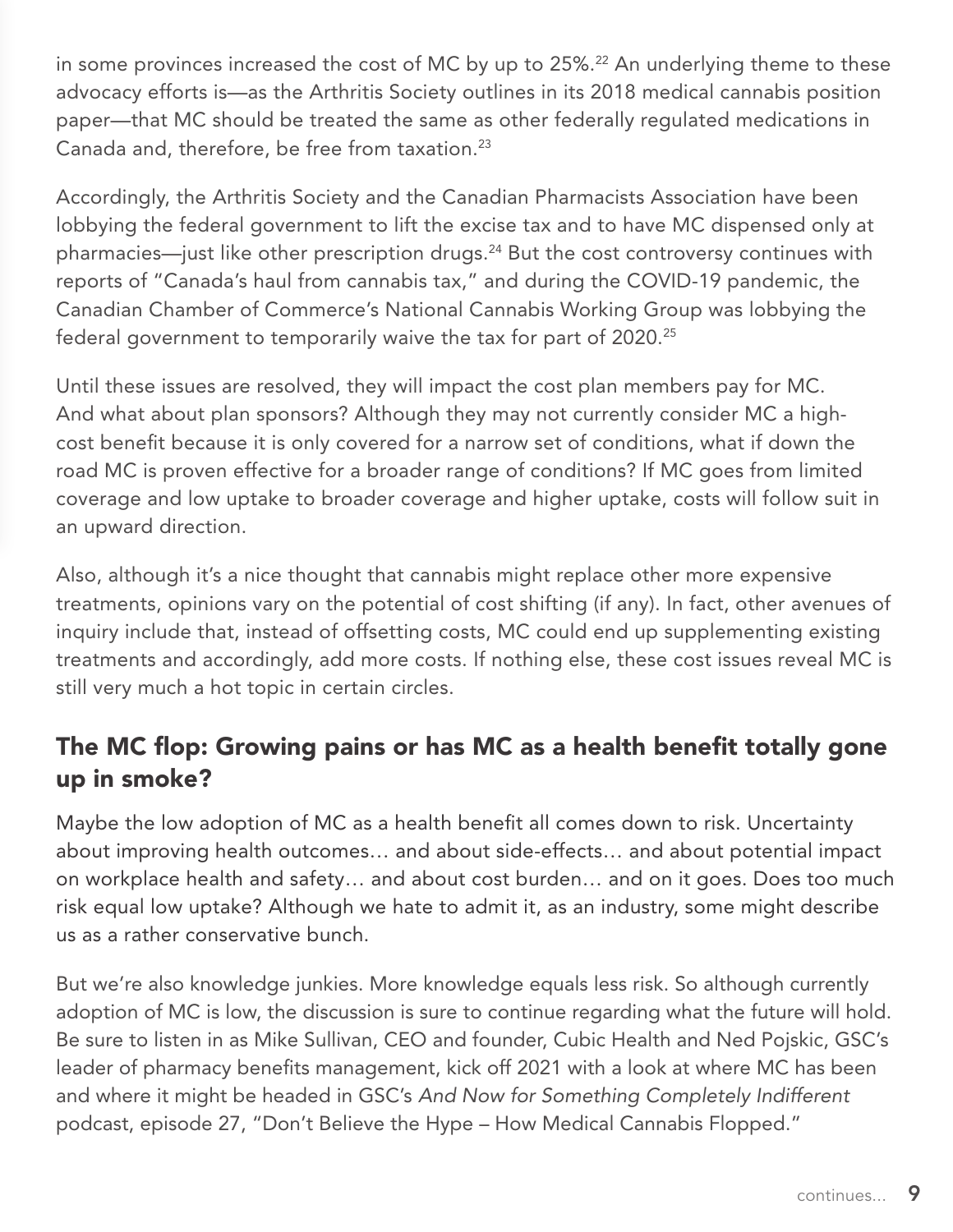#### <span id="page-9-0"></span>Sources

1, 11, 20 Canadian Cannabis Survey 2019 – Summary, Government of Canada website. Retrieved December 2020: *[https://www.canada.ca/en/health-canada/services/publications/drugs-health-products/canadian-cannabis](https://www.canada.ca/en/health-canada/services/publications/drugs-health-products/canadian-cannabis-survey-2019-summary.html)[survey-2019-summary.html](https://www.canada.ca/en/health-canada/services/publications/drugs-health-products/canadian-cannabis-survey-2019-summary.html)*.

 $^{\rm 2}$  Cannabis Legalization in Canada, Jon Tattrie, The Canadian Encyclopedia, November 29, 2016. Retrieved December 2020: *<https://www.thecanadianencyclopedia.ca/en/article/marijuana-legalization-in-canada>*.

 $^{\rm 3}$  Blazing the Trail – What the Legalization of Cannabis Means for Canadian Employers, The Conference Board of Canada, June 2018. Retrieved December 2020: *[https://www.conferenceboard.ca/temp/4bcb550f-b07b-4953](https://www.conferenceboard.ca/temp/4bcb550f-b07b-4953-be60-c2b542225af4/9742_Blazing_RPT.pdf) [be60-c2b542225af4/9742\\_Blazing\\_RPT.pdf](https://www.conferenceboard.ca/temp/4bcb550f-b07b-4953-be60-c2b542225af4/9742_Blazing_RPT.pdf)*.

4 Canadian Centre on Substance Use and Addiction, Substances and Addiction – Cannabis. Retrieved December 2020: *<https://www.ccsa.ca/cannabis>*.

5, 6 Cannabis report examines workplace implications, ripple effects, The Conference Board of Canada, August 13, 2019. Retrieved December 2020: *[https://www.globenewswire.com/news-release/2019/08/13/1900981/0/](https://www.globenewswire.com/news-release/2019/08/13/1900981/0/en/Cannabis-report-examines-workplace-implications-ripple-effects.html) [en/Cannabis-report-examines-workplace-implications-ripple-effects.html](https://www.globenewswire.com/news-release/2019/08/13/1900981/0/en/Cannabis-report-examines-workplace-implications-ripple-effects.html)* and Acting on the Cannabis Act Workplace Policy Approaches to Cannabis, The Conference Board of Canada, July 2019. Retrieved December 2020: *[https://www.conferenceboard.ca/temp/aedf6640-bfa1-40ae-99c9-06706d81b04e/10369\\_Acting%20](https://www.conferenceboard.ca/temp/aedf6640-bfa1-40ae-99c9-06706d81b04e/10369_Acting%20on%20the%20Cannabis%20Act.pdf) [on%20the%20Cannabis%20Act.pdf](https://www.conferenceboard.ca/temp/aedf6640-bfa1-40ae-99c9-06706d81b04e/10369_Acting%20on%20the%20Cannabis%20Act.pdf)*.

7 PwC Canada's Cannabis Series, Chapter 9: Cannabis in the pharmaceutical industry, PwC Canada website. Retrieved December 2020: *[https://www.pwc.com/ca/en/industries/cannabis/pwc-cannabis-series-chapter-9](https://www.pwc.com/ca/en/industries/cannabis/pwc-cannabis-series-chapter-9-cannabis-in-the-pharmaceutical-industry.html) [cannabis-in-the-pharmaceutical-industry.html](https://www.pwc.com/ca/en/industries/cannabis/pwc-cannabis-series-chapter-9-cannabis-in-the-pharmaceutical-industry.html)*.

<sup>8</sup> War on Drugs, History.com website. Retrieved December 2020: **[https://www.history.com/topics/crime/the](https://www.history.com/topics/crime/the-war-on-drugs)***[war-on-drugs](https://www.history.com/topics/crime/the-war-on-drugs)*.

9 Drugs and Drug Policy in Canada: A Brief Review & Commentary, Diane Riley, Parliament of Canada, November, 1998. Retrieved December 2020: *<https://sencanada.ca/content/sen/committee/371/ille/library/riley-e.htm>* and More Imprisonment Does Not Reduce State Drug Problems – Data show no relationship between prison terms and drug misuse, PEW, March 8, 2018. Retrieved December 2020: *[https://www.pewtrusts.org/en/](https://www.pewtrusts.org/en/research-and-analysis/issue-briefs/2018/03/more-imprisonment-does-not-reduce-state-drug-problems) [research-and-analysis/issue-briefs/2018/03/more-imprisonment-does-not-reduce-state-drug-problems](https://www.pewtrusts.org/en/research-and-analysis/issue-briefs/2018/03/more-imprisonment-does-not-reduce-state-drug-problems)*.

<sup>10</sup> Four more states just legalized recreational weed. Here's how long you'll have to wait to buy it, Alicia Wallace, CNN Business, December 4, 2020. Retrieved December 2020: *[https://www.cnn.com/2020/12/04/business/](https://www.cnn.com/2020/12/04/business/recreational-weed-whats-next/index.html) [recreational-weed-whats-next/index.html](https://www.cnn.com/2020/12/04/business/recreational-weed-whats-next/index.html)* and Breaking down a stigma: Expert talks legalization of pot and mental health issues, Kayla Butler, CityNews, September 23, 2018. Retrieved December 2020: *[https://toronto.](https://toronto.citynews.ca/2018/09/23/pot-mental-health/) [citynews.ca/2018/09/23/pot-mental-health/](https://toronto.citynews.ca/2018/09/23/pot-mental-health/)*.

<sup>12</sup> Health Info, COVID-19 National Survey Dashboard, The Centre for Addiction and Mental Health website. Retrieved December 2020: *[https://www.camh.ca/en/health-info/mental-health-and-covid-19/covid-19](https://www.camh.ca/en/health-info/mental-health-and-covid-19/covid-19-national-survey) [national-survey](https://www.camh.ca/en/health-info/mental-health-and-covid-19/covid-19-national-survey)*.

<sup>13</sup> Uncovering the hidden iceberg: Why the human impact of COVID-19 could be a third crisis, Deloitte, August 2020. Retrieved December 2020: *[https://www2.deloitte.com/ca/en/pages/about-deloitte/articles/crisis-covid-](https://www2.deloitte.com/ca/en/pages/about-deloitte/articles/crisis-covid-19-human-impacts.html)[19-human-impacts.html](https://www2.deloitte.com/ca/en/pages/about-deloitte/articles/crisis-covid-19-human-impacts.html)*.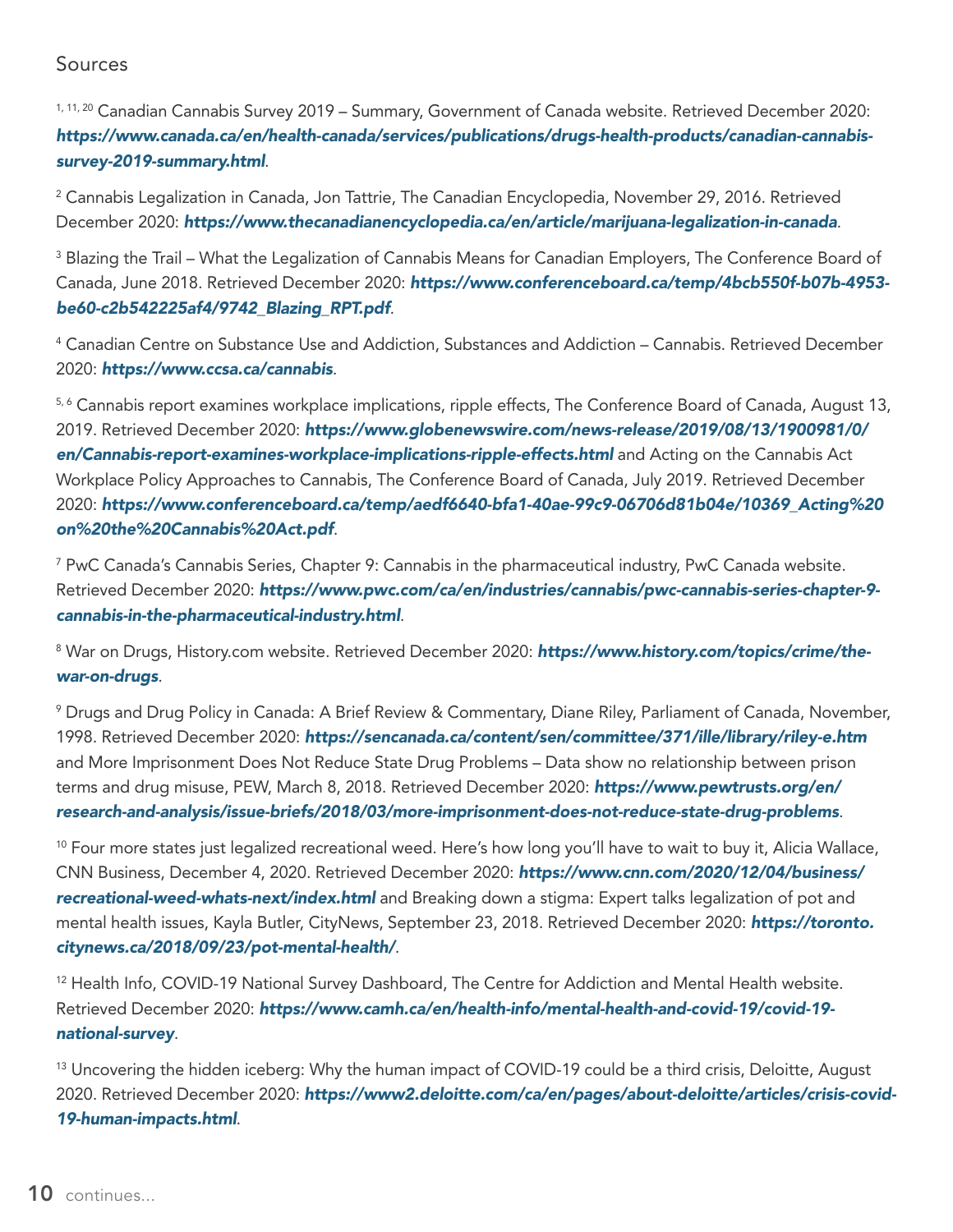

14, 16 Study finds "scarce evidence" to support cannabis as a treatment for mental health disorders, Leslie Young, Global News, October 28, 2019. Retrieved December 2020: *[https://globalnews.ca/news/6093534/cannabis](https://globalnews.ca/news/6093534/cannabis-depression-anxiety-treatment/)[depression-anxiety-treatment/](https://globalnews.ca/news/6093534/cannabis-depression-anxiety-treatment/)*.

<sup>15</sup> Medicinal cannabis for psychiatric disorders: a clinically-focused systematic review, Jerome Sarris et al, US National Library of Medicine National Institutes of Health, January 16, 2020. Retrieved December 2020: *[https://](https://www.ncbi.nlm.nih.gov/pmc/articles/PMC6966847/) [www.ncbi.nlm.nih.gov/pmc/articles/PMC6966847/](https://www.ncbi.nlm.nih.gov/pmc/articles/PMC6966847/)*.

<sup>17</sup> Cannabis Use in Patients Seeking Therapy for Anxiety and Related Disorders: A Descriptive Study, Mélise Ouellette et al, The Canadian Journal of Addiction, September 2019. Retrieved December 2020: *[https://journals.](https://journals.lww.com/cja/Abstract/2019/09000/Cannabis_Use_in_Patients_Seeking_Therapy_for.5.aspx) [lww.com/cja/Abstract/2019/09000/Cannabis\\_Use\\_in\\_Patients\\_Seeking\\_Therapy\\_for.5.aspx](https://journals.lww.com/cja/Abstract/2019/09000/Cannabis_Use_in_Patients_Seeking_Therapy_for.5.aspx)*.

18, 19, 21 Sky-high prices sending medical marijuana users to black market, Licensed supplier drops low-cost strain from online catalog, Amanda Pfeffer, CBC News, October 31, 2019. Retrieved December 2020: *[https://www.](https://www.cbc.ca/news/canada/ottawa/marijuana-prices-medical-black-market-1.5341619) [cbc.ca/news/canada/ottawa/marijuana-prices-medical-black-market-1.5341619](https://www.cbc.ca/news/canada/ottawa/marijuana-prices-medical-black-market-1.5341619)*.

<sup>22</sup> Advocates urging feds to remove tax on medical cannabis, Staff Writer, Benefits Canada, February 19, 2019. Retrieved December 2020: *[https://www.benefitscanada.com/news/advocates-urging-feds-to-remove-tax-on](https://www.benefitscanada.com/news/advocates-urging-feds-to-remove-tax-on-medical-cannabis-126174)[medical-cannabis-126174](https://www.benefitscanada.com/news/advocates-urging-feds-to-remove-tax-on-medical-cannabis-126174)*.

<sup>23, 24</sup> Medical cannabis belongs in pharmacies, says Arthritis Society, Kevin Yarr, CBC News, October 16, 2019. Retrieved December 2020: *[https://www.cbc.ca/news/canada/prince-edward-island/pei-medical-cannabis](https://www.cbc.ca/news/canada/prince-edward-island/pei-medical-cannabis-arthritis-society-1.5322380?cmp=rss and Arthritis Society Position on Medical Cannabis, The Arthritis Society, October 2018. Retrieved December 2020: https://arthritis.ca/getmedia/4a17bc86-ac46-41f2-9515-ba74b7325ad6/Medical-Cannabis-Position-Paper-October-2018-FINAL-EN.pdf)[arthritis-society-1.5322380?cmp=rss](https://www.cbc.ca/news/canada/prince-edward-island/pei-medical-cannabis-arthritis-society-1.5322380?cmp=rss and Arthritis Society Position on Medical Cannabis, The Arthritis Society, October 2018. Retrieved December 2020: https://arthritis.ca/getmedia/4a17bc86-ac46-41f2-9515-ba74b7325ad6/Medical-Cannabis-Position-Paper-October-2018-FINAL-EN.pdf)* and Arthritis Society Position on Medical Cannabis, The Arthritis Society, October 2018. Retrieved December 2020: *[https://arthritis.ca/getmedia/4a17bc86-ac46-41f2-9515](https://arthritis.ca/getmedia/4a17bc86-ac46-41f2-9515-ba74b7325ad6/Medical-Cannabis-Position-Paper-October-2018-FINAL-EN.pdf) [ba74b7325ad6/Medical-Cannabis-Position-Paper-October-2018-FINAL-EN.pdf](https://arthritis.ca/getmedia/4a17bc86-ac46-41f2-9515-ba74b7325ad6/Medical-Cannabis-Position-Paper-October-2018-FINAL-EN.pdf)*.

<sup>25</sup> Canada's haul from cannabis tax reaches CA\$32 million, Marijuana Business Daily, June 4, 2020. Retrieved December 2020: *<https://mjbizdaily.com/canadas-haul-from-cannabis-tax-reaches-ca32-million/>*.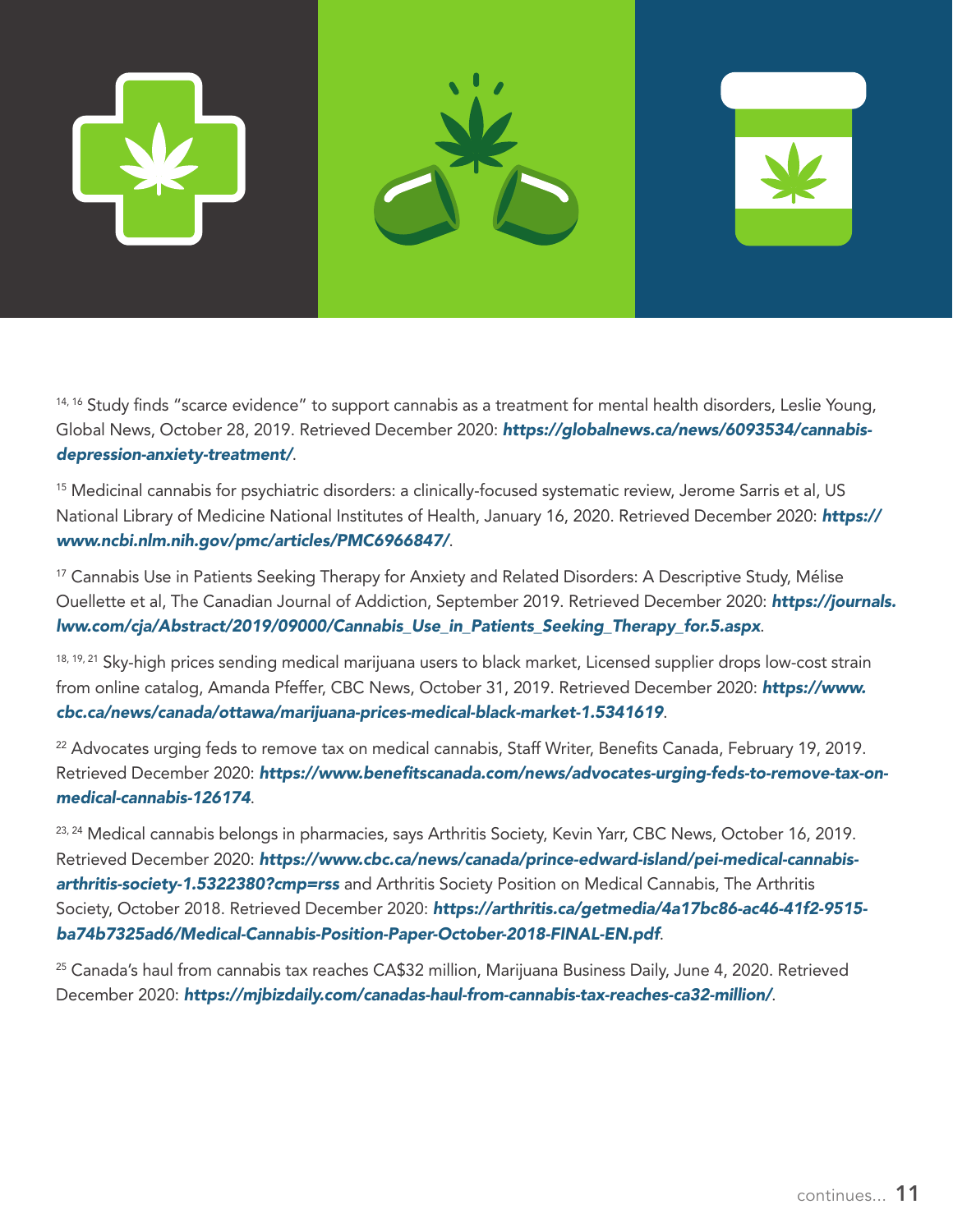"In Canada, testing for the flu has been significantly higher than in previous years but has revealed a remarkably low incidence of cases."

# WHAT'S UP

### Allaying fears of a 'twin-demic': COVID-19 and the flu

Although COVID-19 cases continue to rise across Canada, the flu has been almost nonexistent. This is helping allay fears of a "twin-demic"—rising flu cases at the same time as rising COVID-19 cases plus the resulting possibility of some people getting both viruses simultaneously. A twindemic could overwhelm the health care system, as well as limit the body's ability to fend off infection as it tries to fight off both viruses at the same time. Fortunately, Canada's flu statistics so far are indicating that Canada's incidence of the flu will continue to be exceptionally low with little risk of a twindemic on the horizon.

To help predict what to expect, typically Northern hemisphere countries look to the experience of Southern hemisphere countries. And this year, the experience in the Southern hemisphere—where the flu season is during the Northern hemisphere's summer—bodes well because it was also virtually non-existent. For example, statistics from the World Health Organization for Australia, Chile, and South Africa between June and August 2020 reported unusually low flu rates.

In Canada, testing for the flu has been significantly higher than in previous years but has revealed a remarkably low incidence of cases. For example, of 14,113 tests from December 6 to 12, 2020—which is twice the average for this timeframe for each of the past six flu seasons the Public Health Agency of Canada (PHAC) reports only 0.02% positive tests, compared with an average 16.8% positive over the previous six years. In addition, since tracking of the flu season began in late August 2020 to mid-December, the PHAC had not reported any flu-related hospitalizations or deaths. In contrast, last flu season there were 274 flu-related hospitalizations, 31 intensive care unit admissions, and three deaths.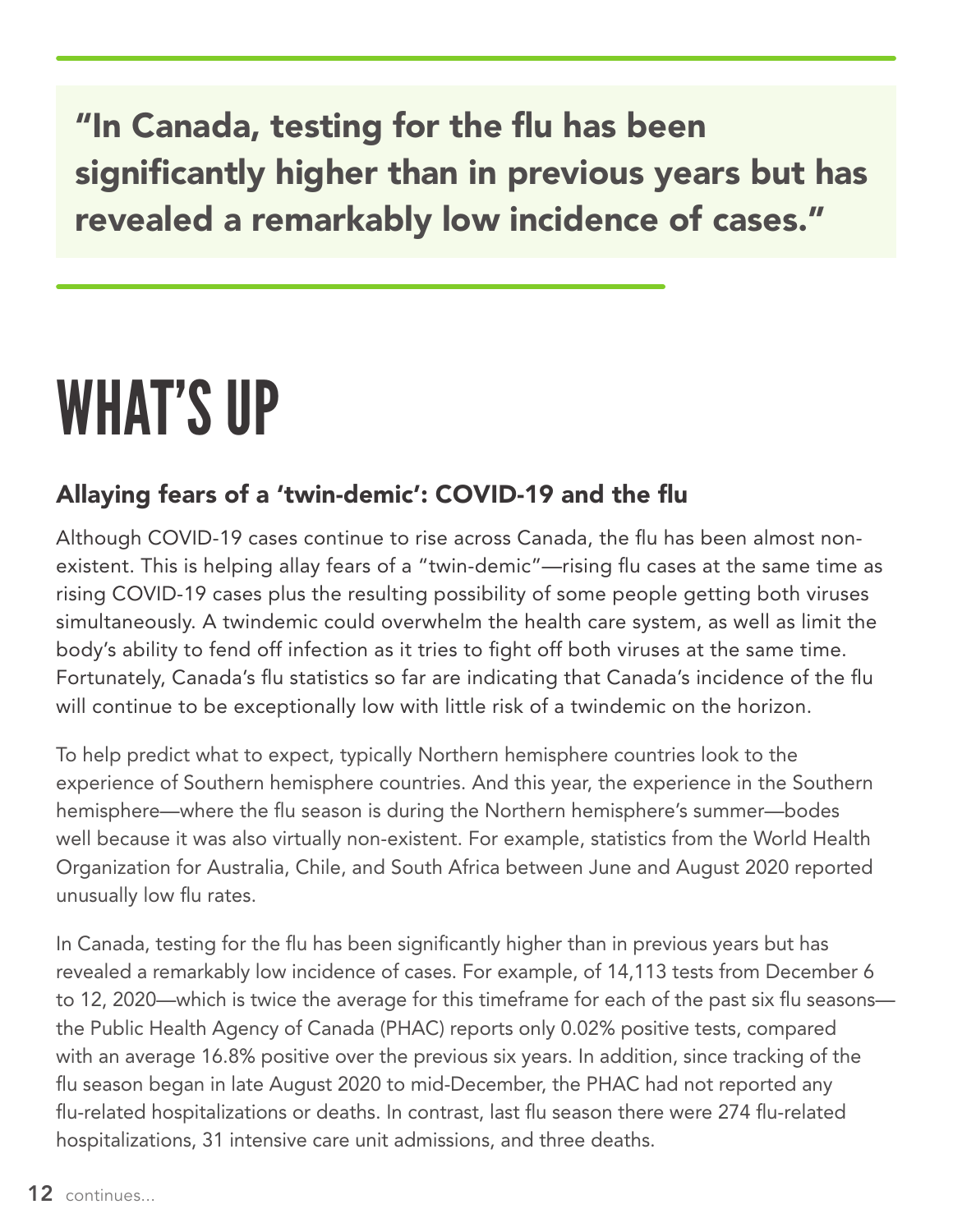It has become clear that there are lessons to learn for flu prevention from COVID-19 prevention measures. Findings from a study by the Centers for Disease Control and Prevention (CDC) called *Decreased Influenza Activity During the COVID-19 Pandemic — United States, Australia, Chile, and South Africa, 2020* finds that activities to reduce the spread of COVID-19 likely protected people from both COVID-19 *and* the flu. This provides additional motivation to continue to diligently practise COVID-19 prevention measures like social distancing, masking, hand washing, and reducing travel.

However, continuing these measures doesn't mean people should abandon getting a flu shot. If COVID-19 continues to spread, then so too will other respiratory viruses like the flu. Experts advise that from both a personal health and a public health perspective getting a flu shot should be a priority. And Canadians are listening with reports from many provinces of a significant surge in demand for flu shots. However, meeting this demand has posed yet another ongoing public health challenge.

For more information, visit the PHAC's FluWatch at *[https://www.canada.ca/en/public](https://www.canada.ca/en/public-health/services/diseases/flu-influenza/influenza-surveillance.html#a1)[health/services/diseases/flu-influenza/influenza-surveillance.html#a1](https://www.canada.ca/en/public-health/services/diseases/flu-influenza/influenza-surveillance.html#a1)* and the CDC study at *<https://www.cdc.gov/mmwr/volumes/69/wr/mm6937a6.htm>*.

### COVID-19 mental health toll may prompt change

The following snapshot of research findings provides a distressing picture of Canada's deteriorating mental health over the course of the COVID-19 pandemic. Ultimately, the findings all point to the same outcome: Canadians are suffering from skyrocketing mental health issues. While it's hard to imagine an upside to these statistics, mental health experts are hopeful that the abundance of research will motivate a much-needed overhaul and expansion of Canada's mental health care system.

- **Anxiety:** Pre-pandemic, in April 2020, about 5% of survey participants in a Mental Health Research Canada (MHRC) study reported moderate to severe anxiety. In the MHRC's follow-up survey in October 2020, this number had risen to 20%.
- Depression: In the April 2020 MHRC study, about 4% of survey participants reported depression. However, as the pandemic progressed, this number increased to around 10 to 13%. A higher incidence of depression was also found in a November 2020 Centre for Addiction and Mental Health study with 24% of survey respondents reporting depression.
- **Substance abuse:** Statistics Canada indicates that in 2019, about 18% of Canadians reported heavy drinking. By November 2020, this rises to 25% of CAMH survey participants reporting binge drinking in the previous week. Similarly regarding cannabis, by October 2020, 34% of survey respondents in a HMRC study reported increasing their cannabis consumption.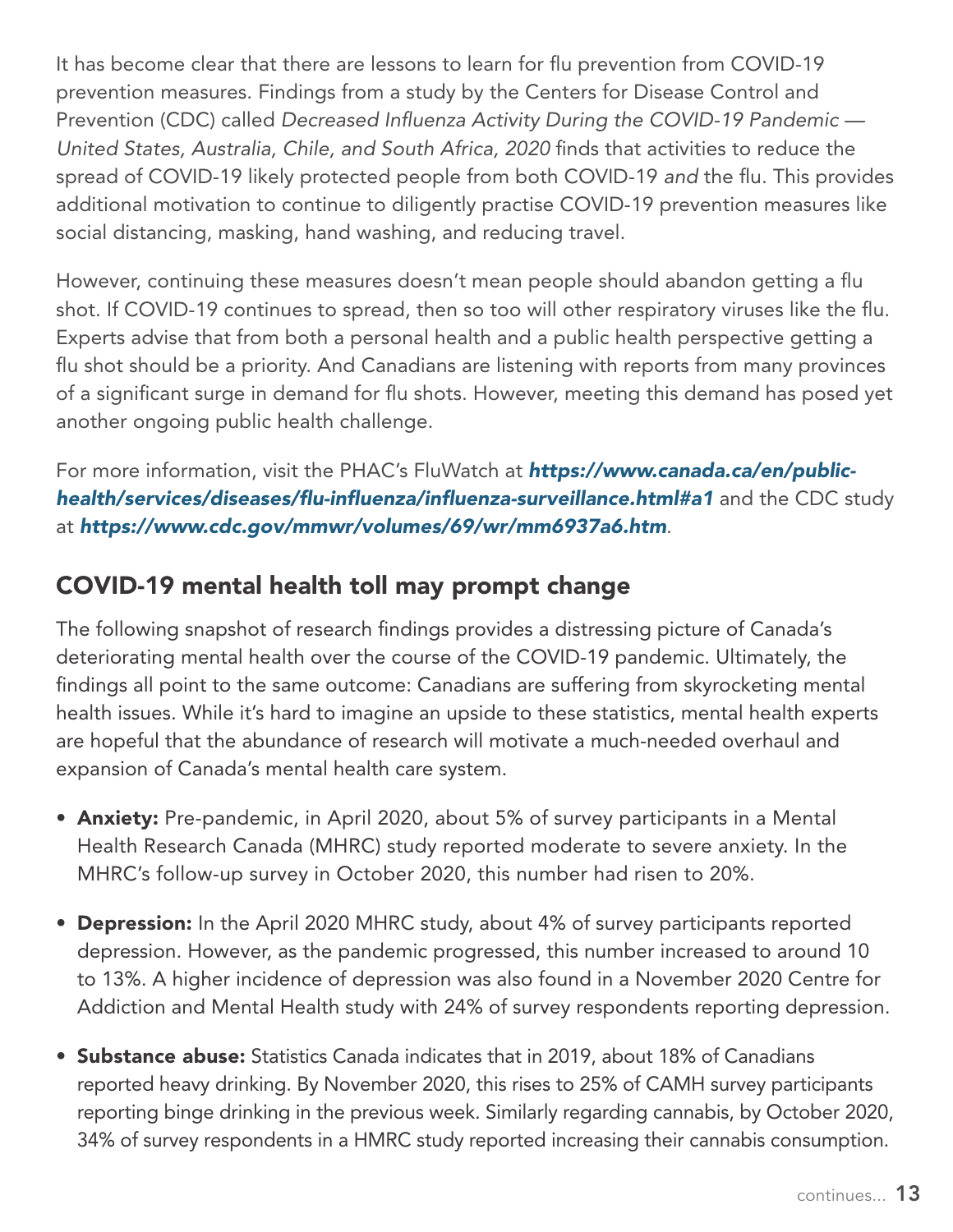• Suicidal thoughts: In May 2020, 6% of survey respondents in a Canadian Mental Health Association (CMHA) study reported suicidal thoughts. In the CMHA's follow-up study in October 2020, this number increased to 10%.

Experts think that these findings may finally help normalize discussions about mental health. Ideally, the widespread attention to mental health prompted by the pandemic will help build momentum toward prioritizing mental health care including the need to invest in mental health services.

For more information, visit *[https://www.thestar.com/news/gta/2021/01/04/the](https://www.thestar.com/news/gta/2021/01/04/the-pandemic-has-taken-a-toll-on-mental-health-in-canada-will-it-also-change-mental-health-care.html)[pandemic-has-taken-a-toll-on-mental-health-in-canada-will-it-also-change-mental](https://www.thestar.com/news/gta/2021/01/04/the-pandemic-has-taken-a-toll-on-mental-health-in-canada-will-it-also-change-mental-health-care.html)[health-care.html](https://www.thestar.com/news/gta/2021/01/04/the-pandemic-has-taken-a-toll-on-mental-health-in-canada-will-it-also-change-mental-health-care.html)*.

For complete study results, visit:

- Statistics Canada at *[https://www.statista.com/statistics/439899/share-of-canadians-heavy](https://www.statista.com/statistics/439899/share-of-canadians-heavy-drinkers/)[drinkers/](https://www.statista.com/statistics/439899/share-of-canadians-heavy-drinkers/)*.
- Mental Health Research Canada at *<https://www.mhrc.ca/national-data-on-covid>*.
- Centre for Addiction and Mental Health at *[https://www.camh.ca/en/camh-news-and](https://www.camh.ca/en/camh-news-and-stories/anxiety-patterns-in-canadians-mirror-progression-of-pandemic)[stories/anxiety-patterns-in-canadians-mirror-progression-of-pandemic](https://www.camh.ca/en/camh-news-and-stories/anxiety-patterns-in-canadians-mirror-progression-of-pandemic)*.
- Canadian Mental Health Association: *[https://cmha.ca/news/despair-and-suicidal-feelings](https://cmha.ca/news/despair-and-suicidal-feelings-deepen-as-pandemic-wears-on)[deepen-as-pandemic-wears-on](https://cmha.ca/news/despair-and-suicidal-feelings-deepen-as-pandemic-wears-on)*.

January haiku

Is it like New Coke? Medical cannabis stalls Despite good science